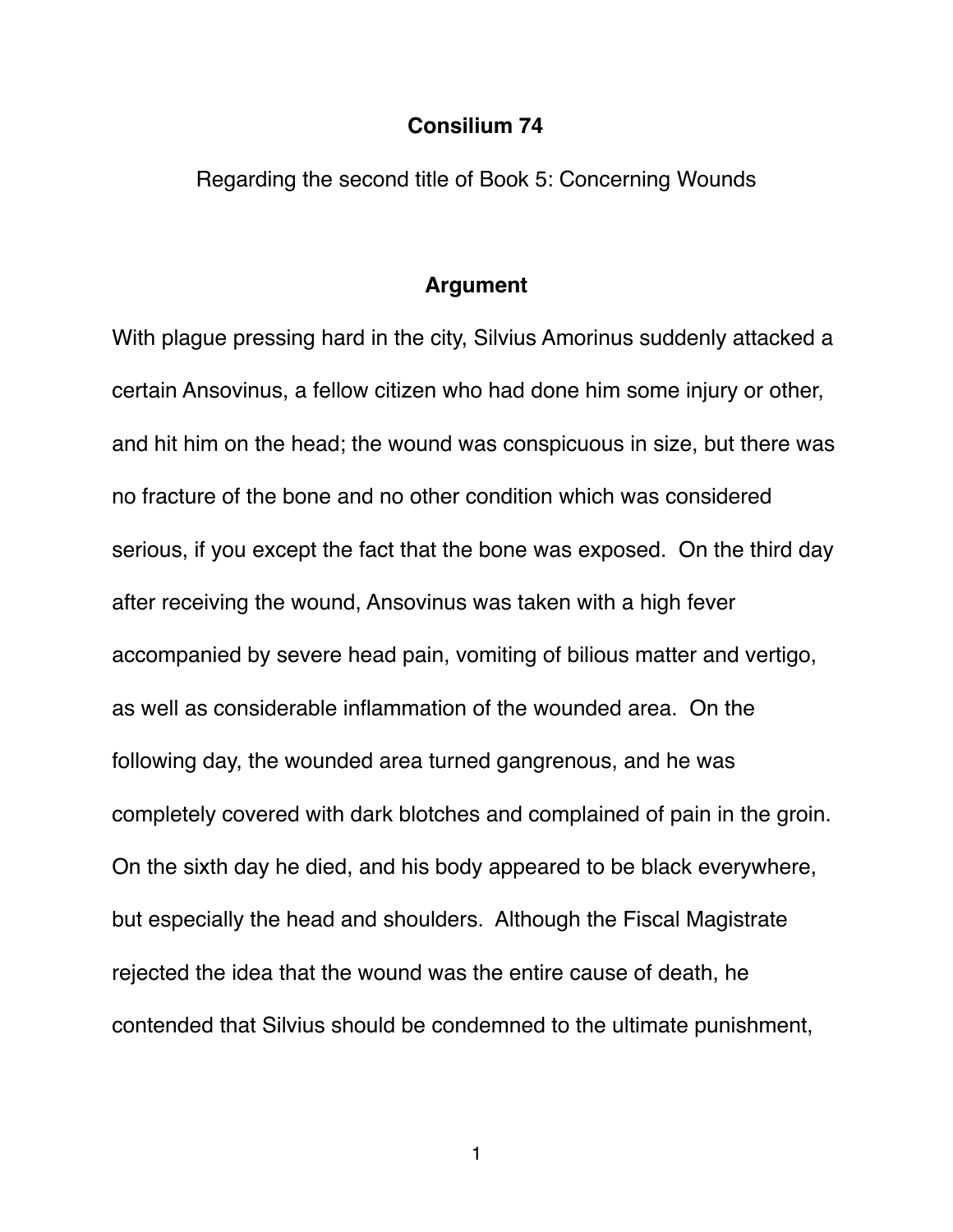as if he were guilty of homicide. At the request of a friend, I have set down the following arguments against his unjust and harsh demand.

# **Summary**

- **1.** How serious head wounds may be.
- **2.** Serious injuries to other parts [of the body] are more safely neglected than the most trivial head injury.
- **3.** The primary cause must be seriously considered, since it moves of itself.
- **4.** The first cause influences the effect more than the second.
- **5**. The primary cause and also the proximate cause are the same together with the immediate cause.
- **6.** What is the immediate cause?
- **7**. Only the immediate cause should be considered.
- **8**. When a mortal wound exists, there is always the strong presumption that the wounded person perished from that wound.
- **9.** A man who wounds someone who is in poor health is considered guilty of homicide if the wounded man dies, even if the wound was not fatal.

For the contrary see number 20.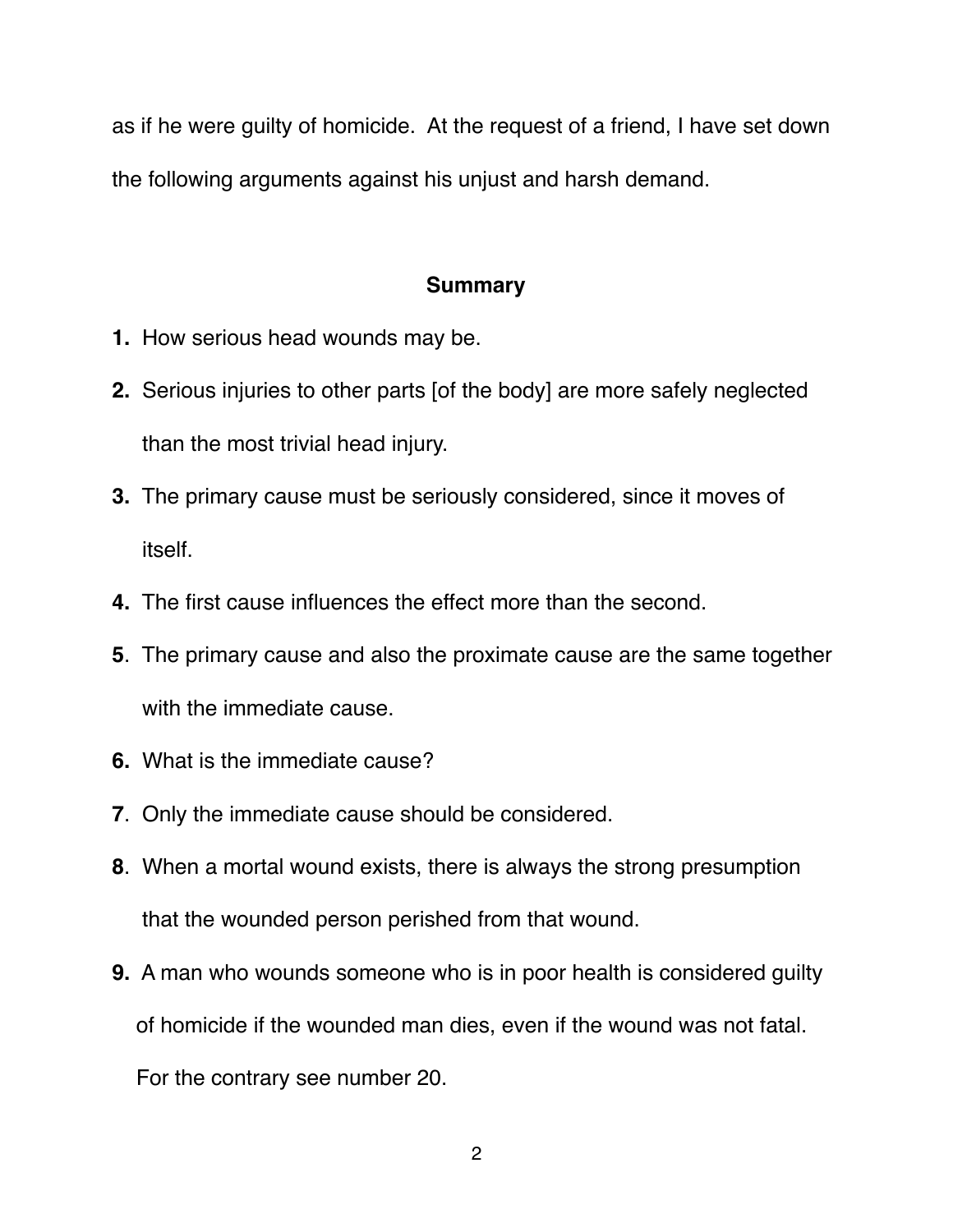- **10**. To have a strong disposition to become ill is just the same as it is to be actually ill. See number 21.
- **11.** Cause of cause and cause of effect.
- **12.** The effect of the second cause is brought brought back to the first.
- **13.** Consequence is attributed to the proximate cause.
- **14.** Sickness is the proximate cause of death, not the accidental [secondary] symptoms of the sickness, if they are not arguably produced by the sickness.
- **15.** Simple wounds of the head are not mortal in accordance with the first heading.
- **16.** The plague is a more reasonable cause of death than any head wound, even a mortal one.
- **17.** The primary or the secondary cause is not assigned in respect to anterior or posterior time, but only in respect to its effect.
- **18.** When a cause is very evident in respect to effect, it is not appropriate to abandon it to search for another cause.
- **19.** Sores appearing on the body are symptoms of the plague.
- **22.** If they do not belong naturally to a disease, accidental symptoms should not be ascribed to the disease.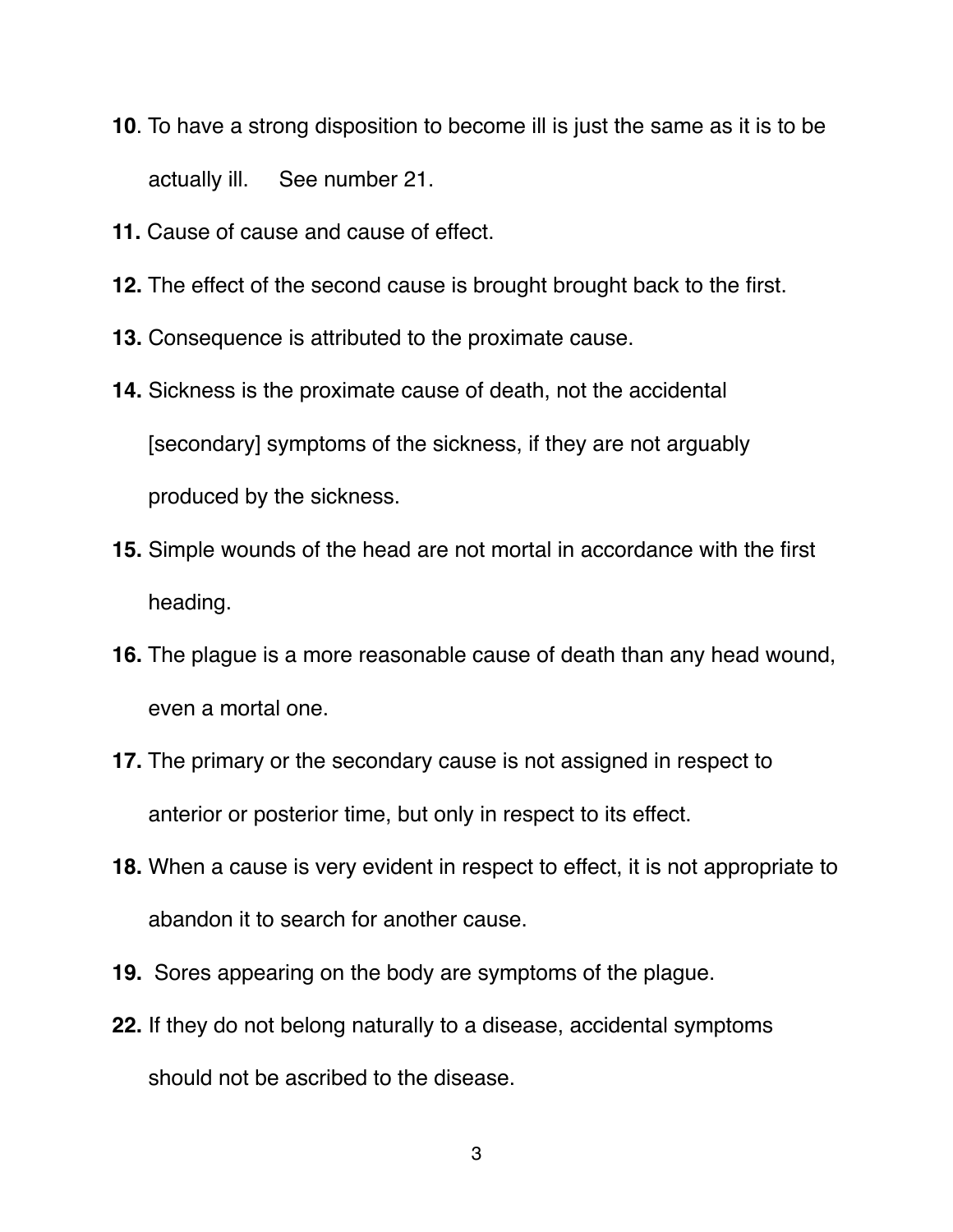**23**. A comparison made between swiftness of death from the plague and from a clearly mortal wound shows that death from the plague did not follow after death from a wound.

 It is certain that Ansovinus died from the plague, not from the evil effects of his wound; for that reason it is completely contrary to justice to place all the blame for his death on the man who wounded him and to condemn him to the ultimate punishment, as if he were guilty of homicide; for the arguments which the Fiscal Magistrate and his adherents offer publicly are empty and foolish beyond reason, while they try to demonstrate the opposite: for it is readily apparent that their arguments have no weight, as will be clearly evident if the following arguments are weighed in the balance.

## **1 - 6.**

 In the first place, it is said that Ansovinus' wound was mortal by its very nature, not only because it was a large wound, but on account of the significant nature of the wounded part, which is so great that, whatever the slightness of the wound, even the smallest, a head wound must be considered serious according to earlier teachings; and so, for this reason,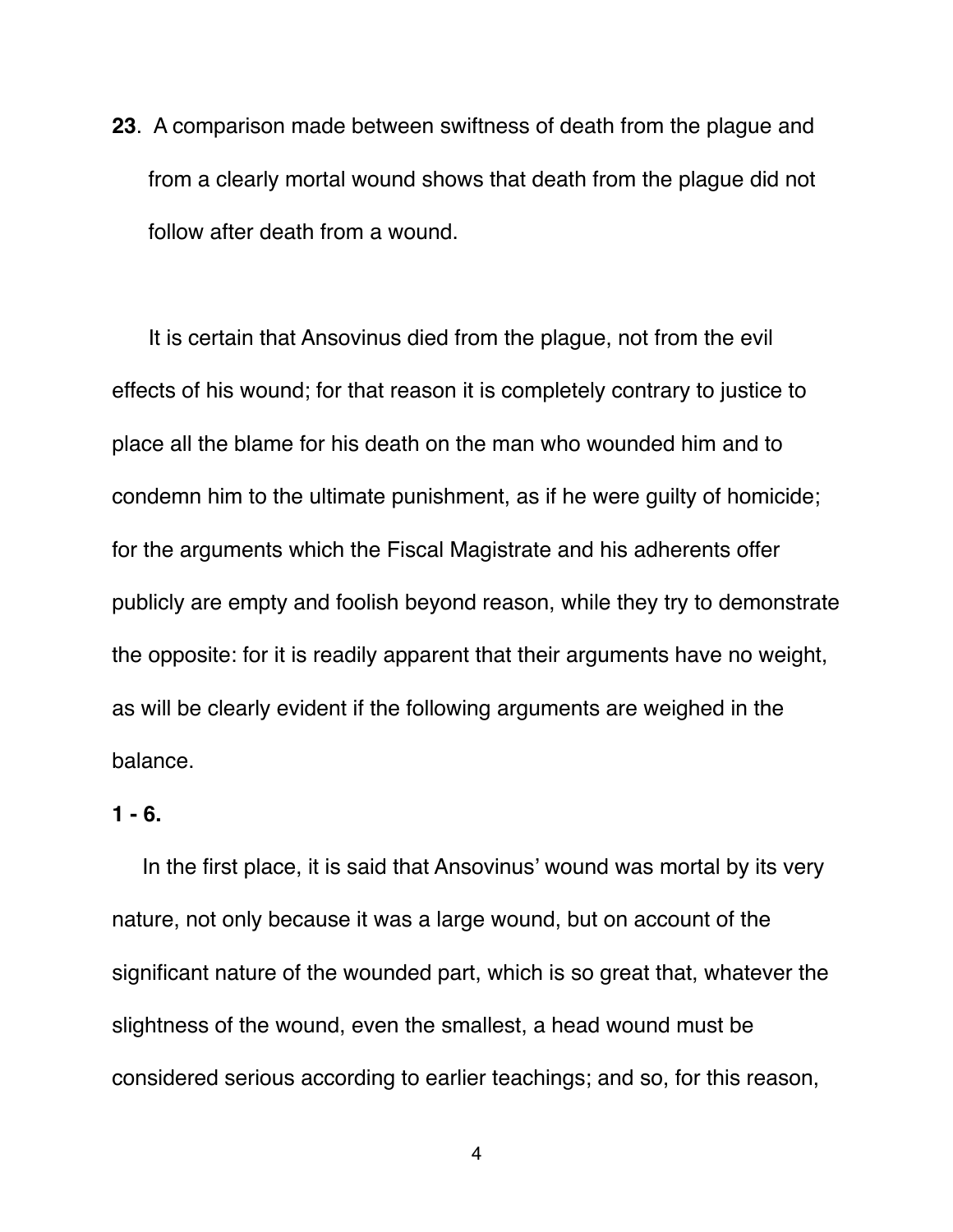even grave wounds to other parts of the body may be more safely neglected than the most trivial head wound, as doctors, cited elsewhere by me, teach on the authority of Hippocrates, *lib. 5*. *Quaest. Medico-leg. tit. 2. quaest, 9. num. 1.* Therefore, since the wound was fatal by its very nature, no subsequent cause should be considered as the cause of death, since the primary cause must always be considered, since it moves of itself, and certainly not a secondary cause which moves by happenstance, *Galen de symt. causs. cap.1. trans med*.; and so the primary cause of death in this case was the wound, the secondary cause was the subsequent fever; for the wound was sufficient to assume death, for as the first cause has greater influence on the effect than the second cause, *Tiraq. in tract. cessant. litmate. 20. num. 6.*, so we seek in vain for another cause, since the primary cause and also the proximate cause is the same together with the immediate cause: *l. socii. qui in eo ff. pro socio.* Moreover, when the immediate cause is put in place, the effect is put in place, and when it ceases, the effect ceases, *Tiraq. loco tit. limitat. ead. num. 1.*, and thus it must be considered the sole cause: *l. sed si plures, &. in arrogat. ff. de vulg. & pupill.* Therefore, since death was subsequent to the wound, which was sufficient cause of death, it must be concluded that it was the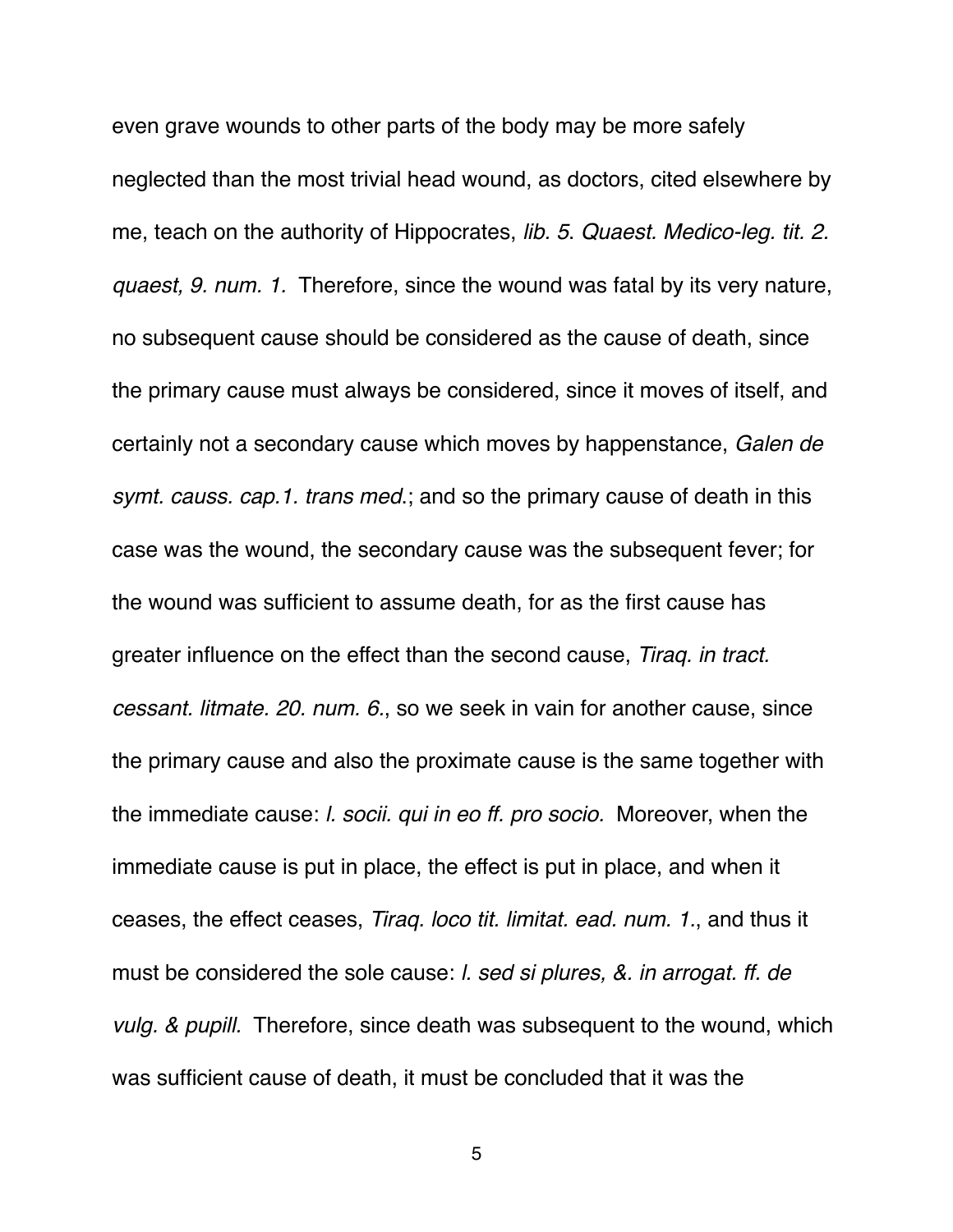immediate cause of death, since just as death would not have followed without the infliction of the wound, so once the wound was inflicted death followed.

### **7 - 8.**

In the second place, the symptoms which followed the wound were themselves commensurate to the wound and related to it; indeed, since events come about according to the order of nature, so inflammation follows wounds, especially large wounds in a prominent place, and gangrene, necrosis and mortification of the parts, as well as other symptoms observed in Ansovinus follow inflammation; whence it follows that, without the wound, no inflammation or any other ill effect would have resulted; indeed, if it is given that the illness which appeared was the plague (which should not readily be admitted), it ought to be asserted that the wound was the cause of the plague; for, because of the wound, all his humours were disturbed, and then, gathering corruption from the corruption of the wound, produced symptoms which were very similar to those which belong to the plague. Therefore, since the wound, which was fatal by its own nature, degenerated into malignancy, and became more deadly because of the resulting symptoms, which were not unrelated because of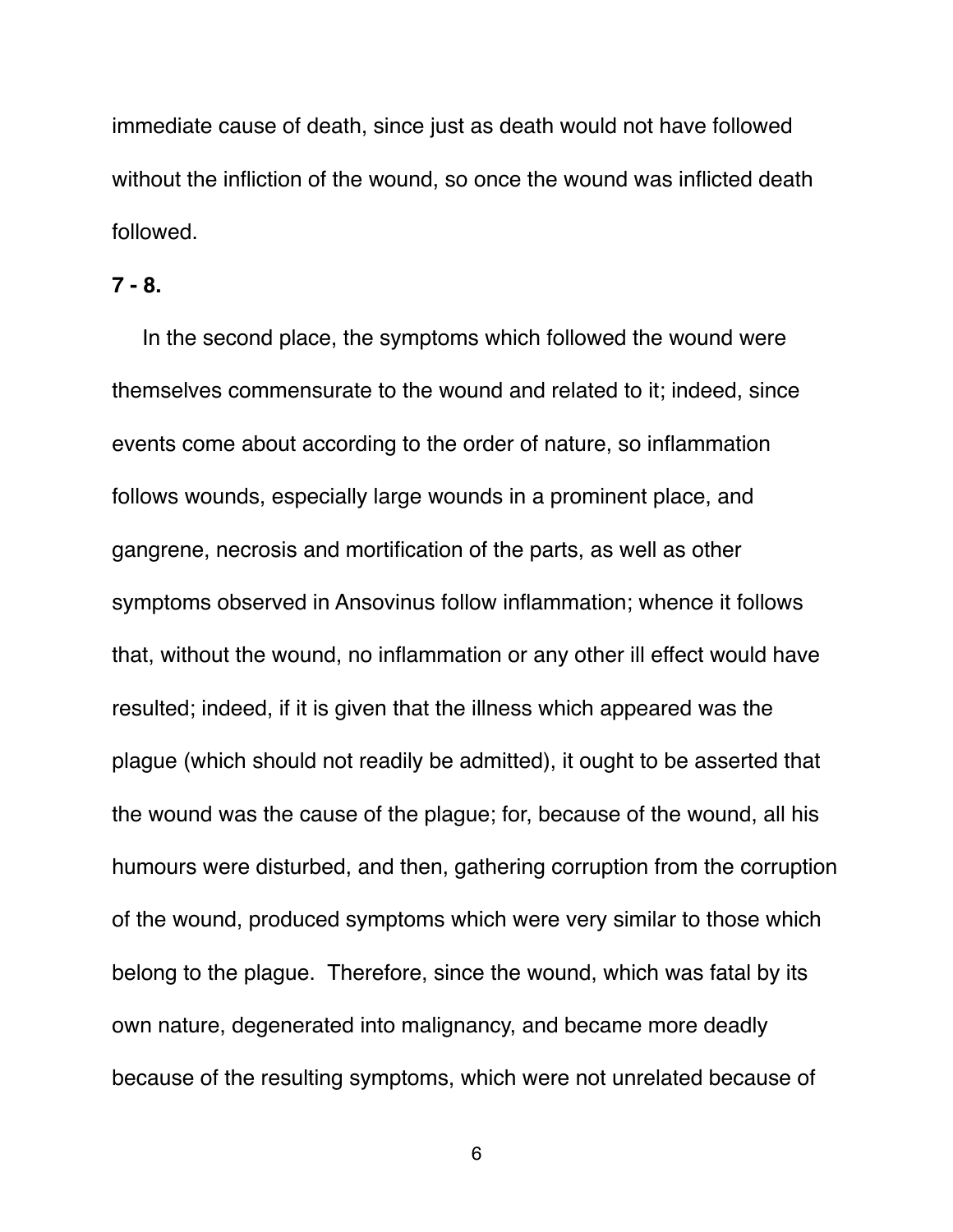the very nature of the wound, there must always have been a strong presumption that the wounded man died from his wound and not from some other cause: *l. Art. Lex. &. quod si mortifere ff. ad leg. Aquiliam*, since from the very first infliction of a deadly wound the wounded man is deemed to have been killed: *Alciat de praesumpt. part. 1. num. 1*

#### **9 - 12.**

In the third place, a person who gives a man a wound which is not fatal is considered a murderer if the wounded man dies, according to the dictates which *Thom, Aetius de infirm. par. 2 . vers. vulnus, n.1. and following states*. Thus it is certain that in a time of pestilence each person must considered as sick, since everyone has a consequent disposition to contract the plague from the air which we breath: and so, in fact, to be attacked by some disease is just the same as to have the consequent disposition to contract such a disease. And so, according to Horace *lib. 1. epist. num.7.*, he begged Maecenas as follows:

> *Quam mihi das aegro, dabis aegrotare timenti Maecenas veniam.*

 [ Just as you indulge me when I am ill, Maecenas, so you indulge me when I only fear that I am ill. *Epistle* 7, 4-5 ]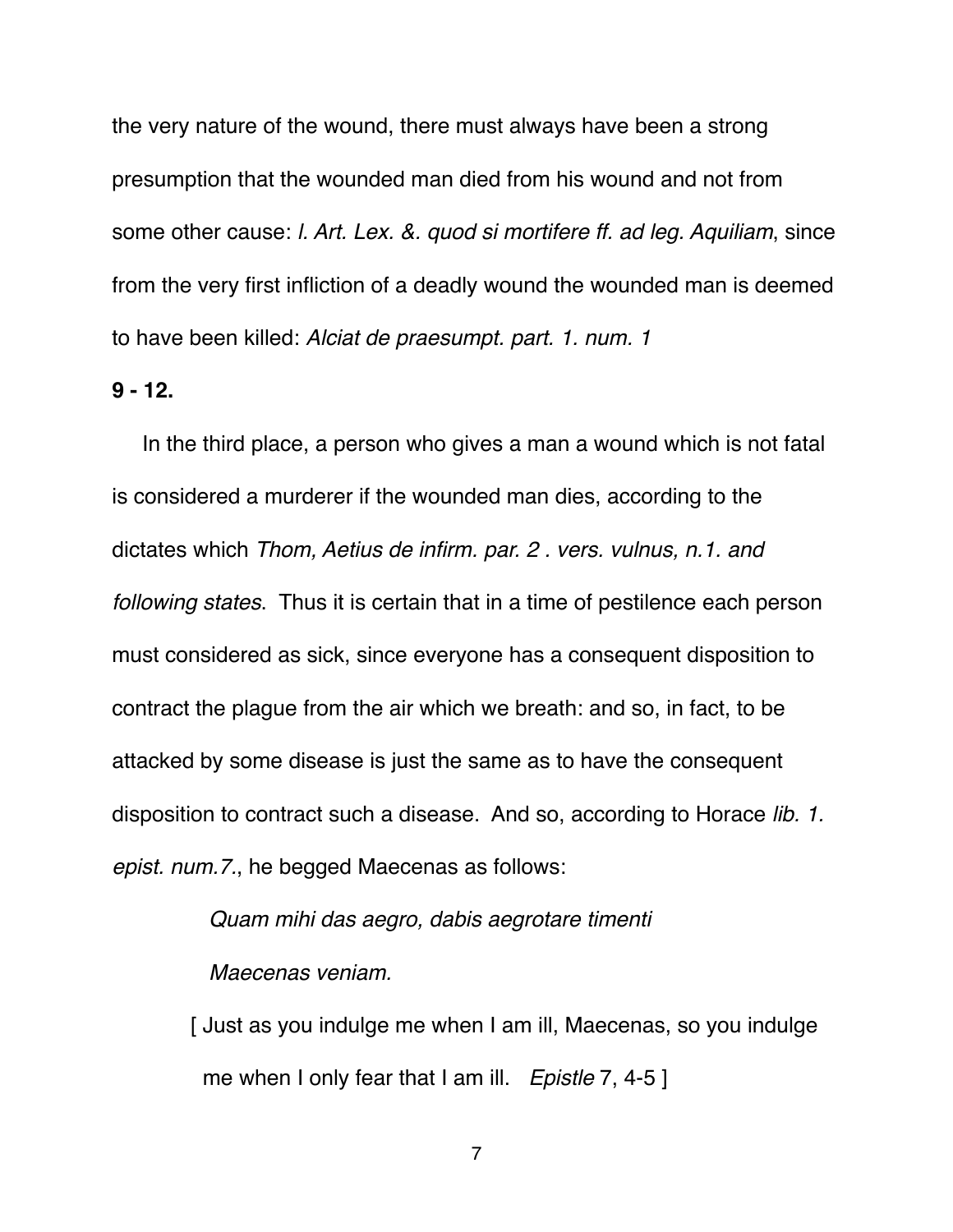Since in each case an infection of the body is found, and a pollution from which disease usually spreads, so it is not unusual if, in a time of pestilence, wounds easily give rise to gangrene, and virulent and malignant symptoms appear, as happened in our case, in which Ansovinus, even if he had not suffered a deadly wound, died by occasion of it because of the proximate tendency to contract the plague: if, therefore, the cause of the cause is the cause of the effect, *D. Thom part. 1. summ. quaest. 49. art. 2. ad 2.,* since, as this same D. Thomas adds, the effect of the second cause is brought back to the first cause, it follows rightly from this that, since the inflammation was produced by the wound and from this a deadly and pestilential fever, the wound was the true and immediate cause of the effect which followed, not the pestilential fever.

### **13 - 14.**

In the fourth place, the outcome is attributed to the nearest cause, not to a distant cause; *Bald. from whom Tiraq. in tract. Cess. caus. limitat. 20. num. 20.*, and so disease is the proximate cause of the resulting death, accidental [secondary] symptoms of the disease are the remote cause: but in this illness, in the case of this wound, the plague (if that fever merits the name plague) was accidental, and a symptom consequent to the wound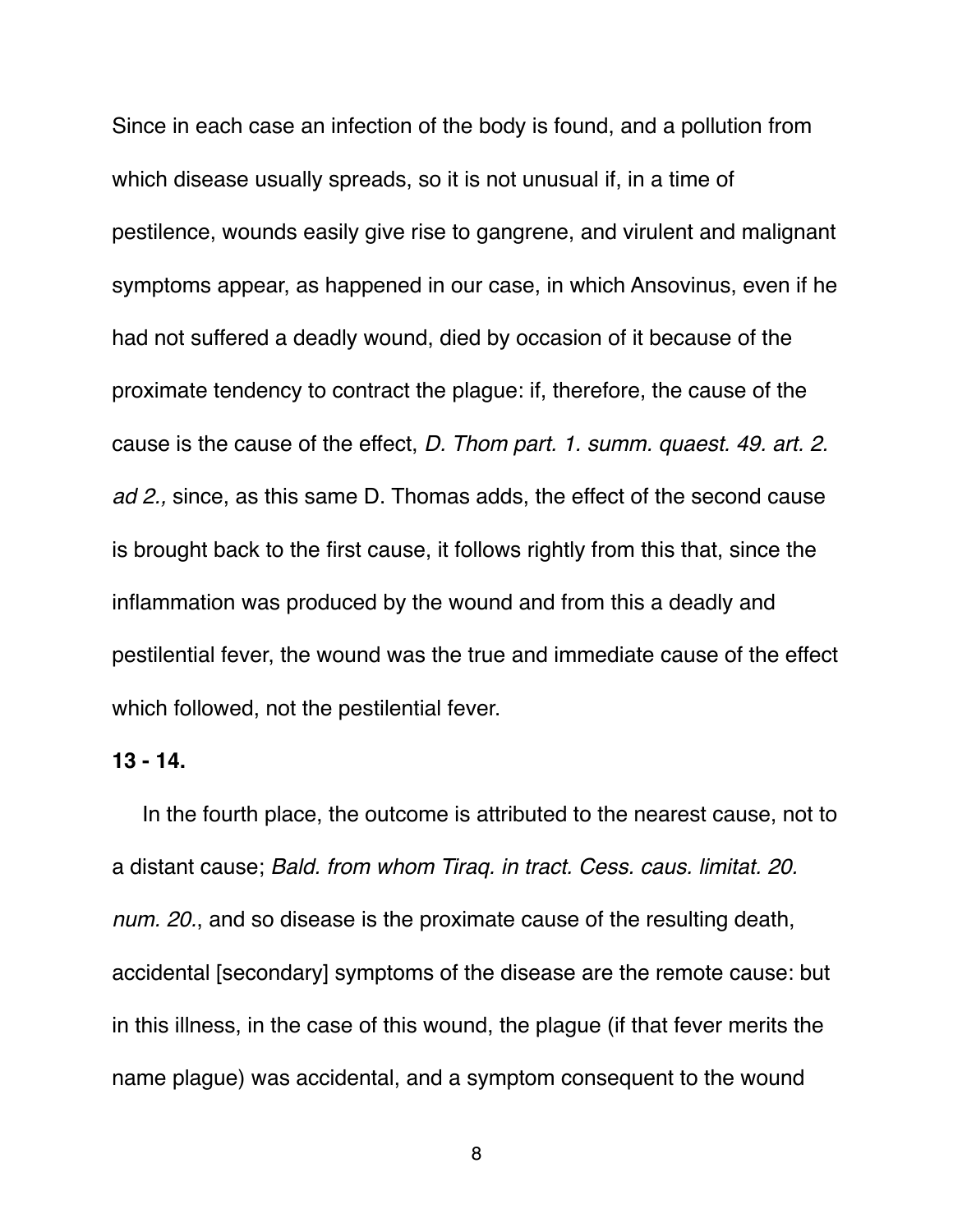itself; for symptoms do not occur without illness, indeed they follow illness as the shadow follows the body, and are the cause of all the symptoms of the illness: *Gal. lib. de symp. disper. ead*, and for that reason treatment is not owed to the symptom, but to condition which created it: *Gal. in lib. 6. de morb. vulg. comm. 1. tex. 9.*; therefore, to avoid death in the case of Ansovinus, one ought to remove the cause of the symptoms which appeared, which cause was the wound, from which, just as to an illness, the previously mentioned symptoms followed; and thus the wound was the proximate and true cause of death, not the secondary symptoms of the wound, except insofar as they derived from the wound.

### **15 - 16.**

 But if an impartial desire for obtaining the truth ought to concern us, it will be very clear that it is with great prejudice and against justice that the Fiscal Magistrate urges the condemnation of Silvius as if guilty of homicide, since Ansovinus clearly died of the plague, not from his wound; for although we freely concede that Ansovinus' wound was in some way deadly, it can in no way be denied that it was not mortal according to the first heading, as is very clear from a sufficient enumeration of similar wounds examined by our authors *in tractatu proprio de vulneribus,* and also the account of these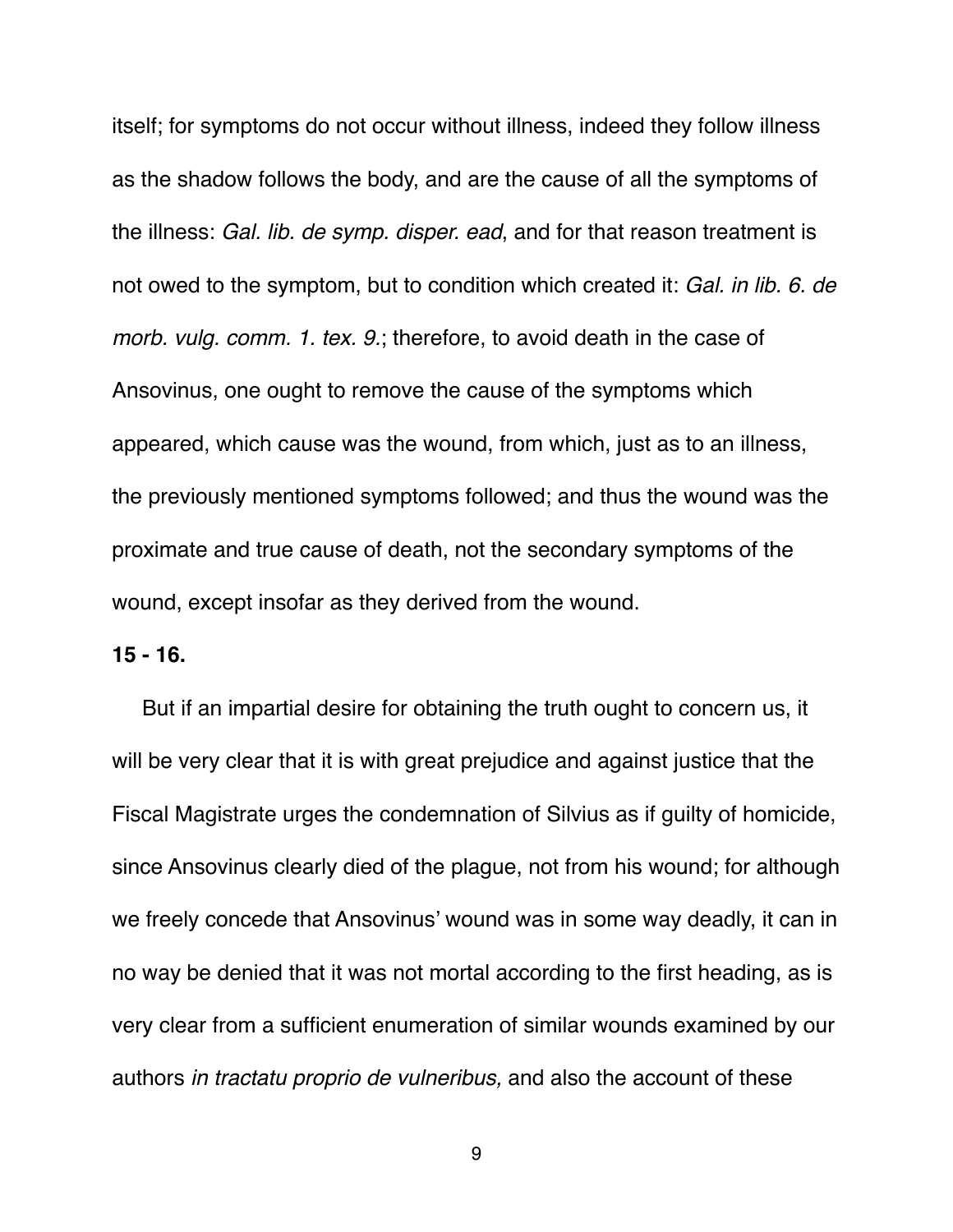wounds which I also reported *lib. 5. Quaest. Medico-Leg. tit. 2. quaest..2.,* where no mention is made concerning superficial wounds of the head and those having no aggravating condition, such as a fracture or fissure or a contusion of the bone, and anything otherwise of this nature; so although this wound might be fatal, as the Fiscal Magistrate wishes, as to everything worse, it was neither good nor bad in respect to health or to death; and thus, with this truth evident, it was not, of necessity could not, be a sufficient, certain, and arguable cause of death: wherefore, the death must be ascribed to a more sufficient, more certain, more undoubted cause, namely to the plague itself, for who will not affirm this to be a more sufficient cause for bringing death than a wound which was not fatal under the first heading.

#### **17 - 18.**

 Nor could it be any argument to the contrary that the Fiscal Magistrate publicly states that such a wound would be deadly and especially worthy of consideration because of its prominent location, namely the head. Since the head is the principal member, containing many parts of diverse nature, some of these, such as the pericranium, even when wounded visibly, are not of great concern on account of the shallowness of the lesion, although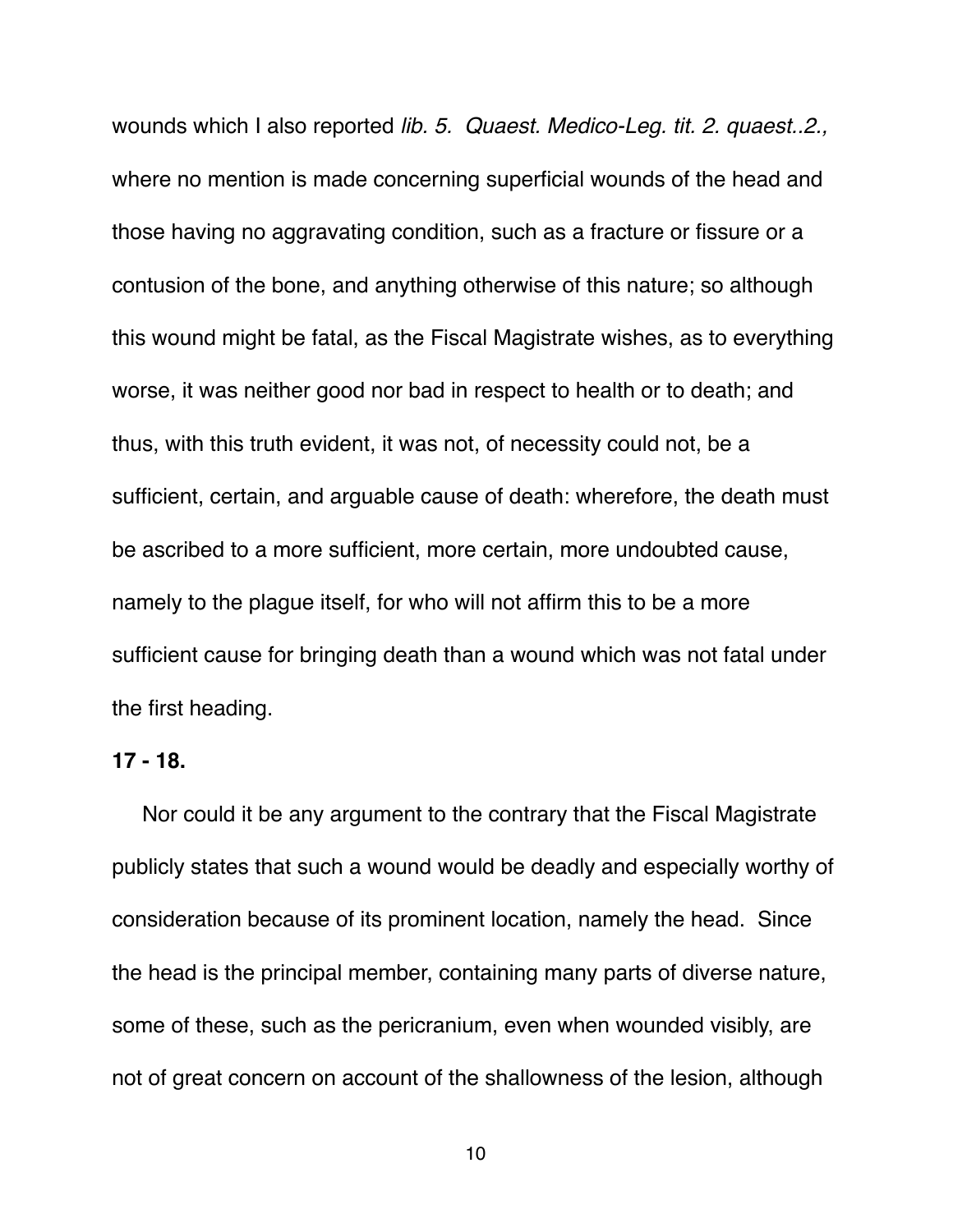injuries to other parts ought to be considered very seriously, since they are full of danger: and when one adds that the smallest of minor injuries of the head is worthy of consideration and attention, before wounds to any other part, this contributes to the fact that surgeons are easily mislead in respect to head wounds, as sometimes the bone may be broken or cracked from a very minor wound, and sometimes surgeons may not notice this when treating head wounds. For this very reason Hippocrates himself warns that it is easy to make a mistake *in lib. de vuln. capit. num. 1.* Therefore, the danger is not equal in all wounds of the head, nor are all head wounds fatal because of the importance of this part of the body, since some parts of the head are of more significance than others. Therefore, the whole discourse of the Fiscal Magistrate is false, as long as he tries to conclude from the supposed gravity of a wound of this kind that this was the primary cause of death, and that the fever was the secondary cause; since the primary cause affects the wound by itself, the secondary cause, namely the fever, acts by accident. But he does not observe, for the purpose of designating a cause, what is primary or secondary, he does not pay attention to the priority or posteriority of time, but only to the efficacy of the causes themselves; for the cause which is more effective and more sufficient for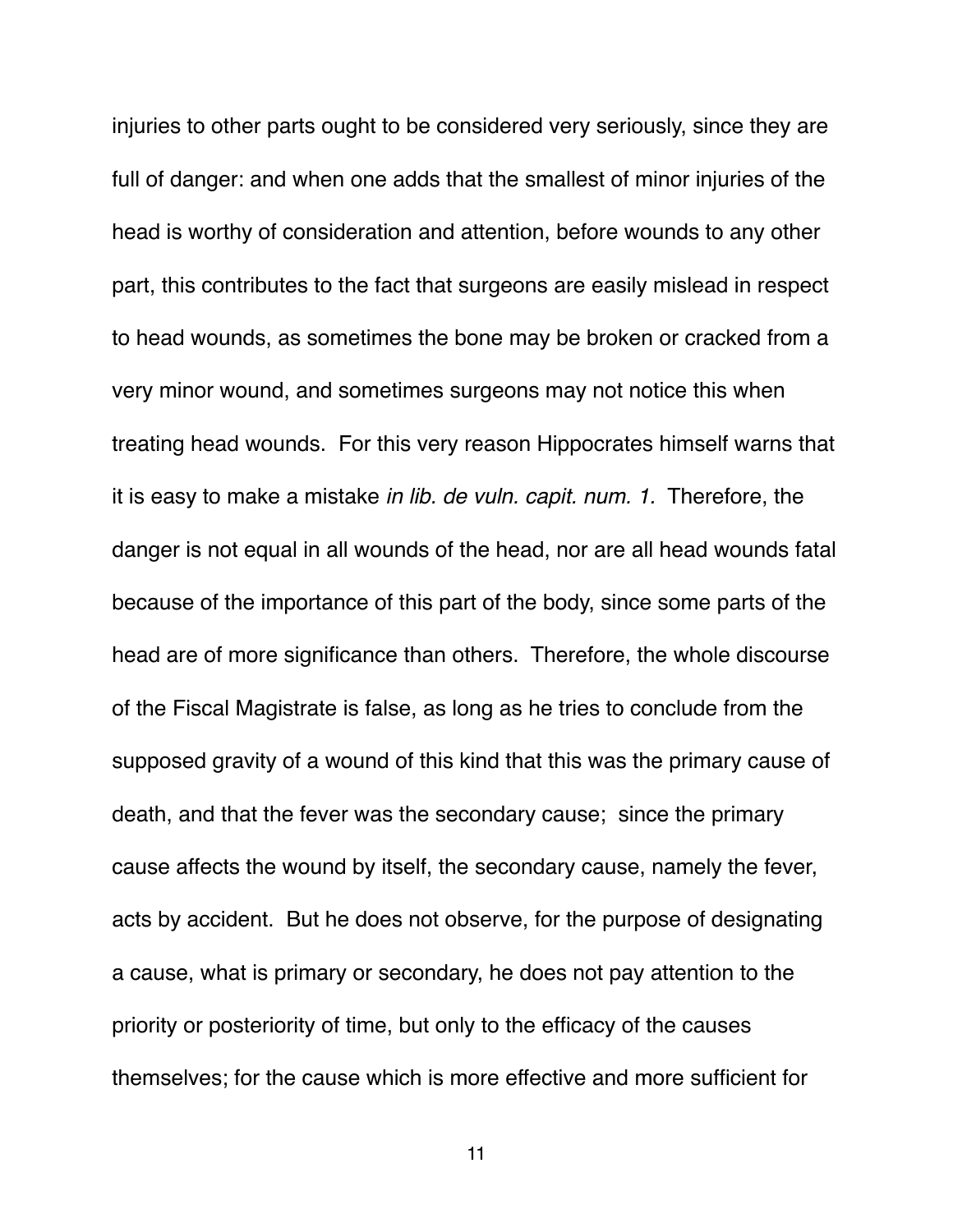the effect is called the primary cause and of itself, as in our case, in which, although the wound was earlier in time than the plague, yet on the grounds that it lacked sufficient efficacy to cause death, it does not merit the name of the primary cause of the death, because of the arrival of the plague, which was a much more sufficient cause of death; *viri ergo causa est magis evidens ad agendum, non est coveniens discedere ab ea quaerendo alias causas; ut dicebat Galen lib. de mot. museus. cap. 5. [Therefore, when the cause is very evident in its effect, it is not fitting to abandon it by seeking other causes], as Galen says liber de mot. muscul. cap. 5.*

 From which it follows that the cause of death in our case should not be attributed to the wound, since it was not a clear and sufficient cause, but to the very evident cause, namely the plague.

 Indeed, if the truth of the matter is to be divulged freely, in this case there is no argument for the wound being any sort of cause, since the subsequent effect was completely separate from it, moreover, the aggressiveness of the manifest cause, that is the plague, completely removed the efficacy of the wound, and did not allow it to produce any effect, especially since the wound was benign in nature, and thus it easily surrendered all efficacy to the fiercely aggressive cause which emerged.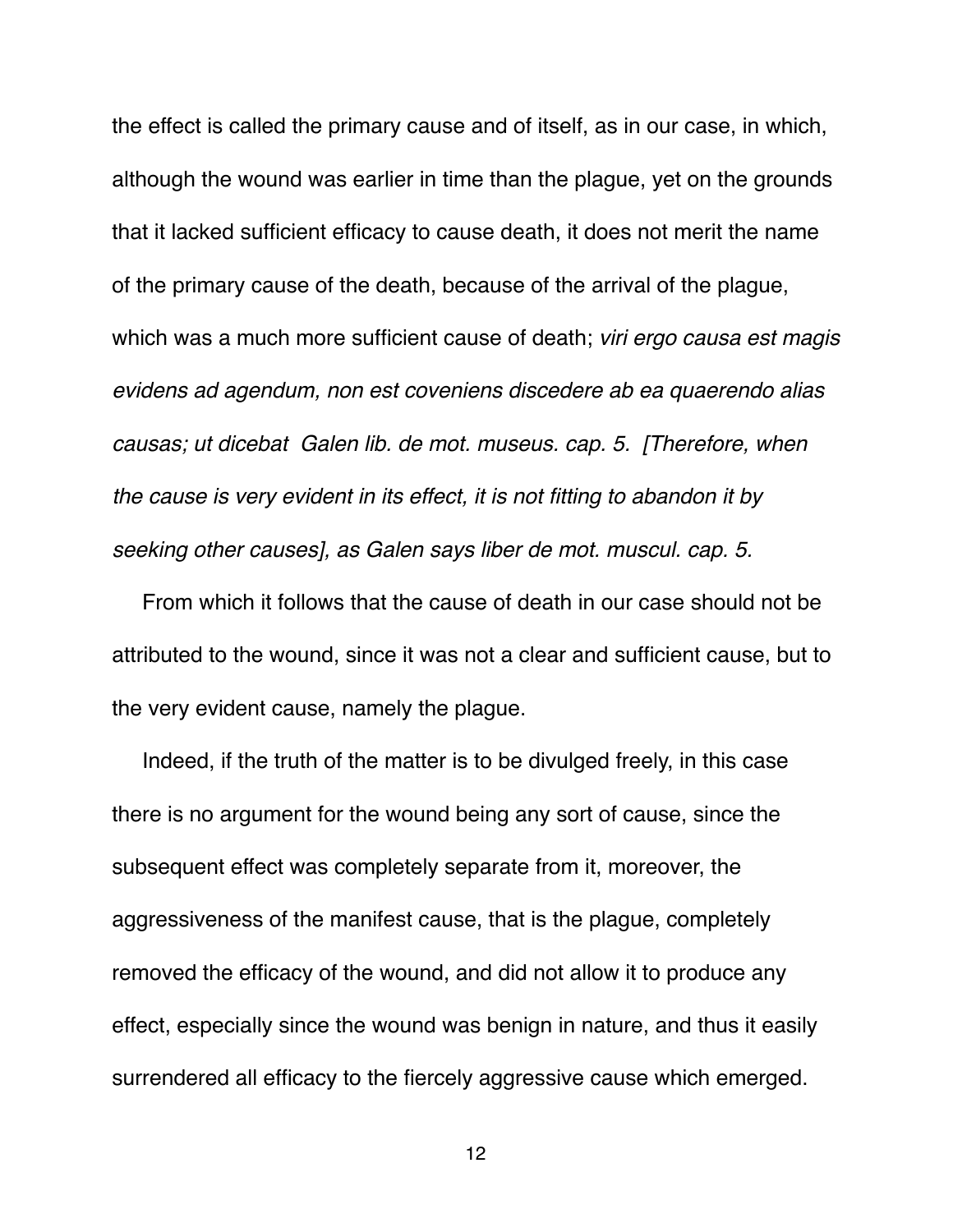**19.**

And at the same time it can be deduced from these arguments that the Fiscal Magistrate and those writing to support him are assuming falsely that the wound was the cause of the plague, for how could a wound, which was not deadly and was certainly without malignancy, produce these terrible symptoms which are accustomed to be produced solely from the violence of the plague? Furthermore, the wound was so far from being able to cause the plague that it could rather have been a remedy for the plague, one by which nature could be unburdened and provide an opportunity for the evil humours to be purged; for we know that for the purpose of producing the effect mentioned before, namely to preserve and also save men, doctors cause sores with the pestilence in diverse parts of the body, indeed, it is even agreed that in times of pestilence those who suffer certain sores by which the body is purged from the uncleanness of the humours are easily preserved by this treatment, *Ambros. Paraeus lib. 21. which is de Pest. cap. 3.* 

But how greatly the Fiscal magistrate and those writing to support him seem to desire that the wound of Ansovinus be determined fatal and the true cause of his death, so that afterwards Silvius, as guilty of homicide,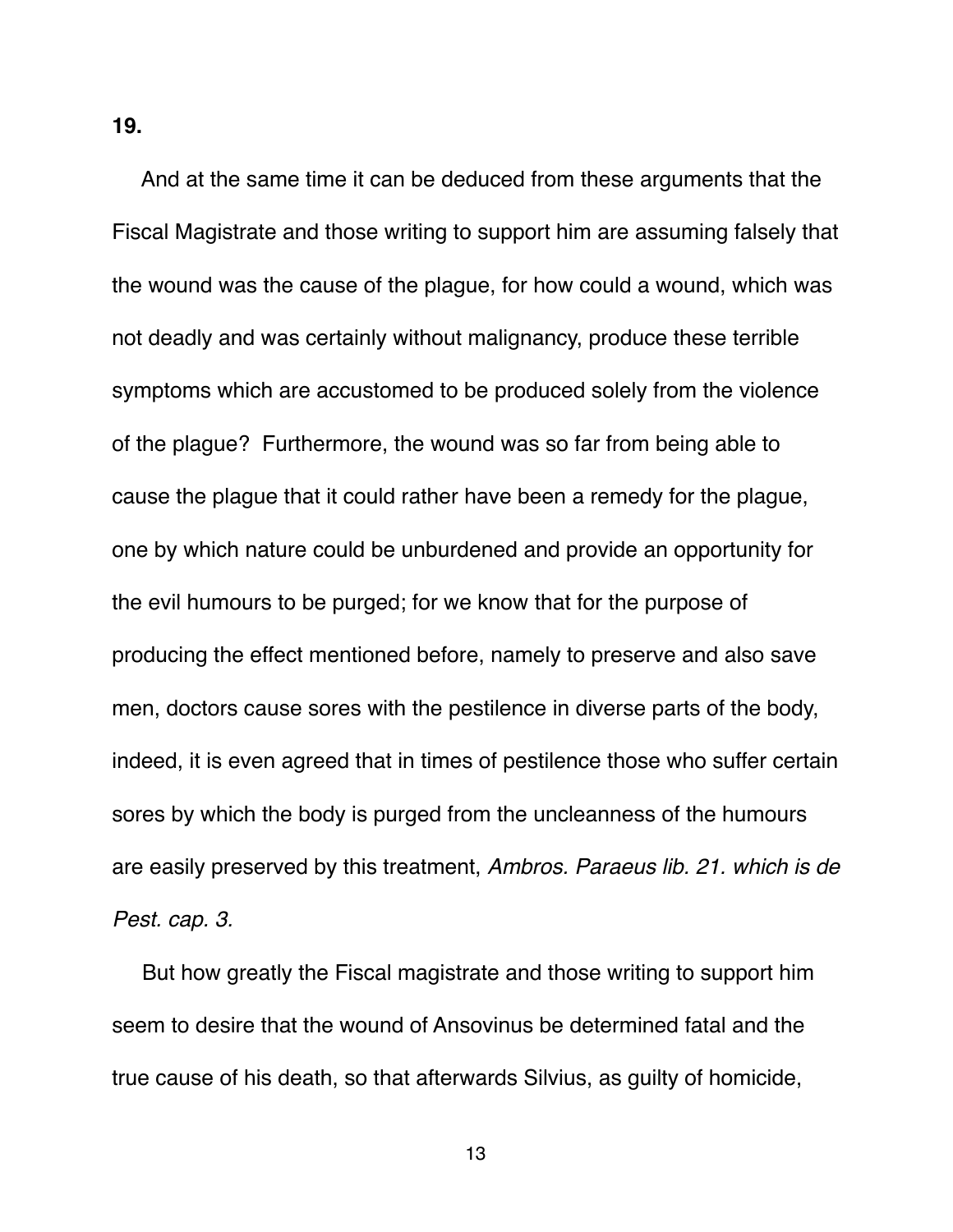may be condemned to the ultimate punishment: for in the first place, he proposes the false conclusion, one rejected by many, that a man who wounds a sick man, although not fatally, may be held for homicide if the sick man dies; as it further appears, by this claim he produces another proposition from which he strives to prove that Ansovinus ought to be considered a sick man because he stayed in a place infected with the plague, and on account of this proximity he was disposed to become sick and contract the plague.

### **20 - 21.**

 But it is clear that neither the earlier nor the subsequent proposition is true; as to the former, it is agreed and supported in Aetius, at the place cited, where he cites both advocates of the contrary opinion and those holding the following preferable opinion. As to the second false opinion, we will readily accept the opinion not only of all doctors, but of all well disposed men. But if it is given also that it is the same to be ill with a condition and to have a strong disposition to illness, then this should have a place, especially when the cause of the illness is intrinsic to the person; but the proximate disposition to sickness in those who, at a time of pestilence, remain in a place infected with this disease, is extrinsic, since it depends on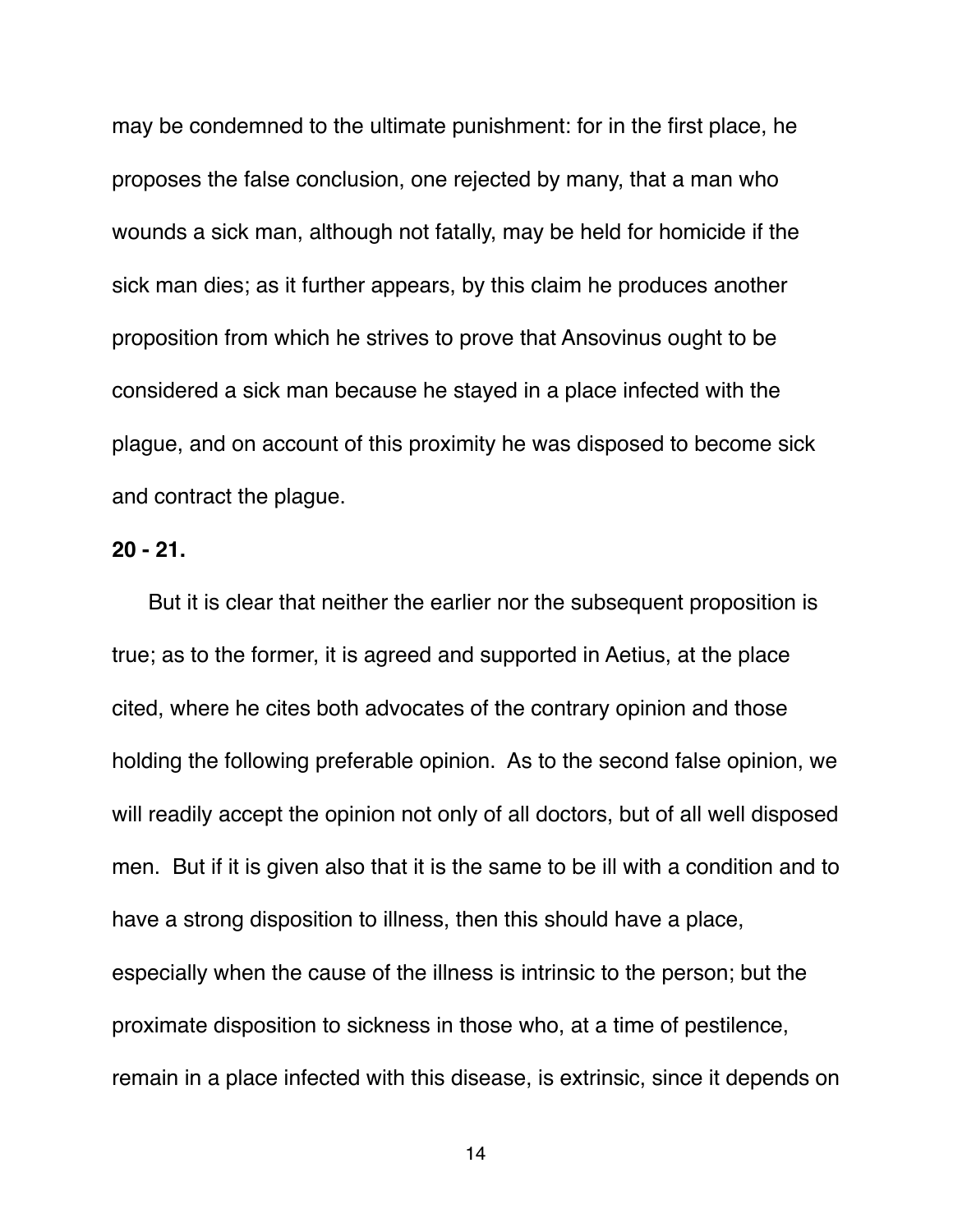infection of the air or on contagion, as is the general opinion, or from either one, as is my opinion. Therefore, it is not possible to affirm that Ansovinus should be thought of as a sick man because he had a proximate disposition to becoming ill by contracting contracted the plague, as this proximate disposition was not intrinsic to him, but extrinsic; and it is not the same to have an intrinsic disposition and to have an extrinsic disposition, as wood does not have the same disposition to burn when it is near fire as it does when it is placed on the fire.

## **22**.

 But the Fiscal Magistrate also proffers publicly another false supposition, namely that the fever, (for he does not want the diagnosis of plague to be true) occurred as secondary from the wound, and from this he proposes that the cause of death must be attributed to this affliction, that is to the wound, and must not be attributed to its accidental symptoms. But this supposition follows well had the accidental symptoms been proportionate to and related to the affliction or the wound, as we indicated earlier, as when they are accustomed naturally to follow such a disease, and when they begin with the disease itself, for then they may be said to be characteristic of the disease, *Galen. lib. 1. de Cris. cap. 6*., but the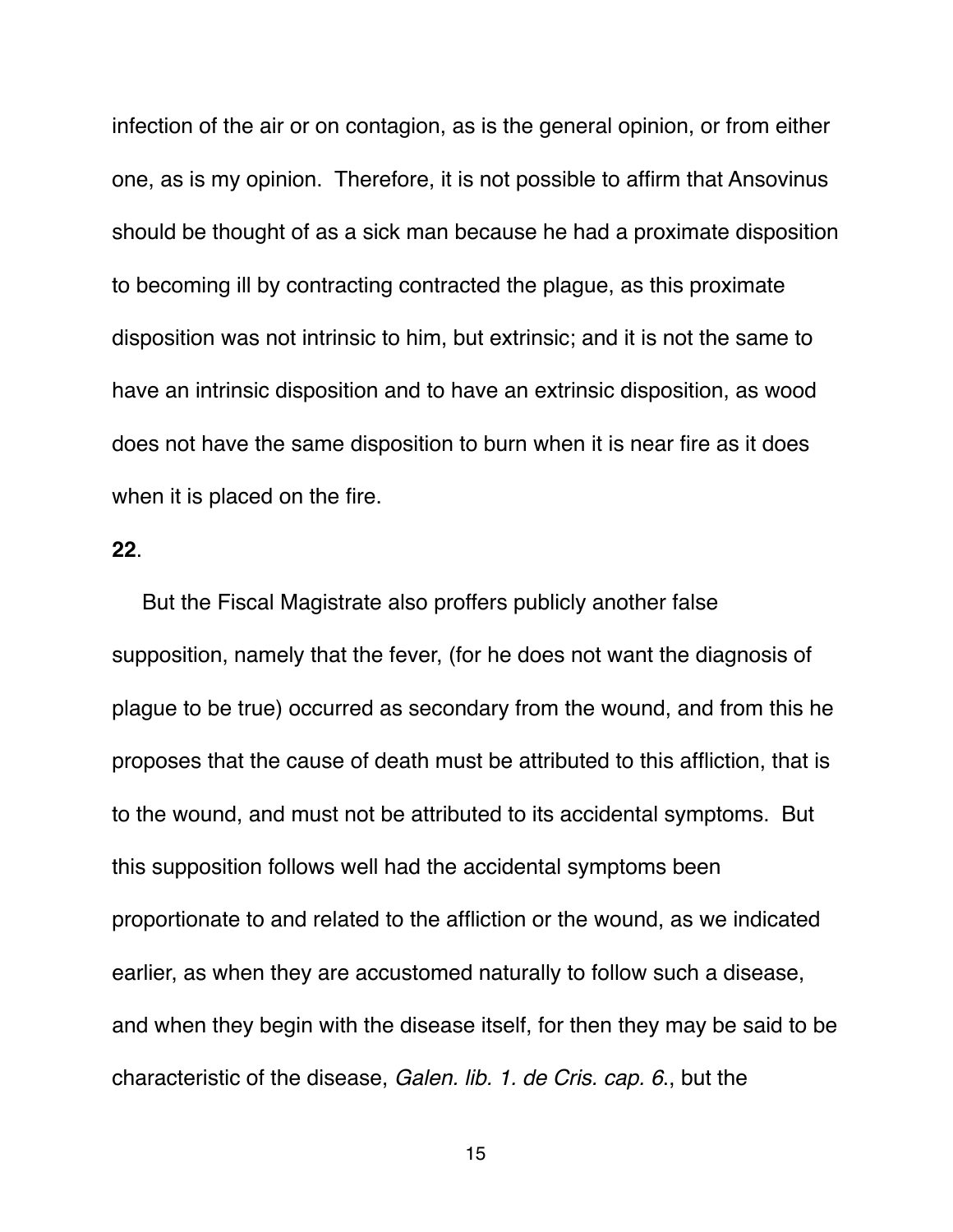symptoms which happened to appear in this wound, did not begin with the wound itself, therefore they were not occurrences characteristic of the wound, but of another disease to which they were more appropriate: for what proper relationship can those writers supporting the Fiscal Magistrate present to us between a benign wound, or to one not completely malignant, and the accidental symptoms which followed? For whoever has seen, or what man with a grazed face is there, who contends that terrible and deadly symptoms necessarily follow a wound. The Fiscal Magistrate is seen to proceed with the utmost rigour in this discussion and is seen to want to deduce, beyond all fairness and reason and based on a false supposition, that Silvius ought to be punished as guilty of homicide, despite so many serious contrary opinions which demolish the adverse judgement in this case.

 But let us take away from the Fiscal Magistrate and his adherents all possibility of telling a true story; certainly I think we must return to examine scrupulously the truth of the story thus far. Therefore, when Ansovinus was wounded in the head by Silvius, he took himself home with the help of two friends, who chanced to be present, and on the following day he was visited by Andreotius, one of these friends just mentioned, who, when he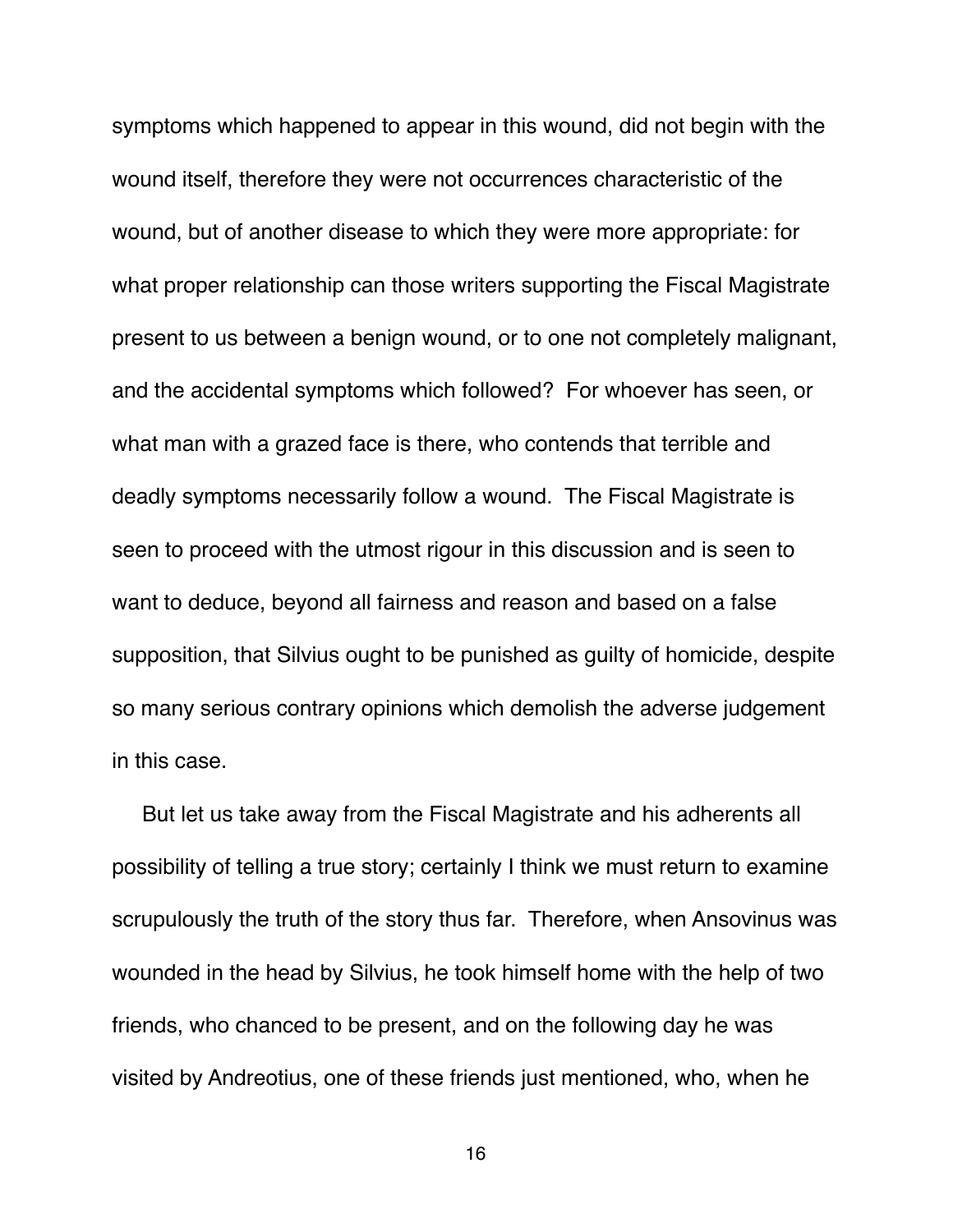had visited him again early on the third day, after he had been examined by the Fiscal Magistrate concerning the case of Ansovinus, was taken by the plague on his return home, and on the fourth day he died: therefore, from this account, it is clearly evident that Ansovinus contracted the contagion of the plague from Andreotius, and died from its virulence and not from the wound

 Nor are there any valid arguments which the Fiscal Magistrate offers against this true version of the case, since he suggests that Andreotius was infected with the plague by Ansovinus, not Ansovinus by Andreotius, as he assumes that on that day, which was the third day after he had suffered the wound, Ansovinus began, so he says, to suffer from the plague or pestilential fever; it is agreed that Andreotius visited Ansovinus early on the third day without being examined, when he had already begun to suffer in his head and already had admitted that he was not well, to such an extent that his appearance had completely changed, as witnesses, examined on behalf of Silvius testify; Andreotius freely came to visit Ansovinus, as one wounded and in no way a person suspected of the plague. Afterwards, in the evening, Ansovinus began to suffer from a severe fever accompanied by great pain in the head, symptoms which were followed by other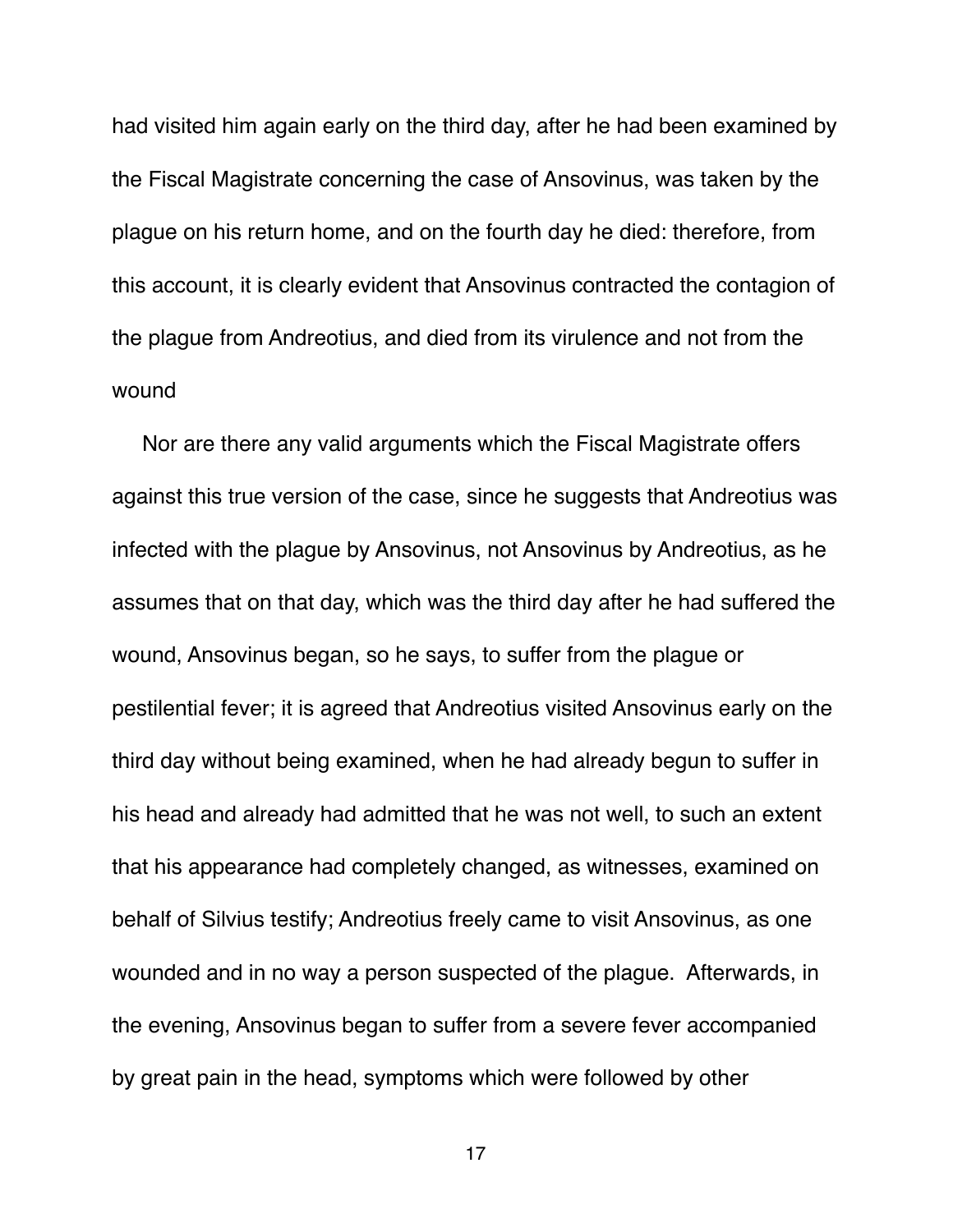symptoms, which attacked him in this illness right to the end, and from the severity of which he he gave his last breath on the sixth day. Therefore, since it must be clear that Andreotius contracted the plague some time before Ansovinus, and it is not true or even probable that he was infected by Ansovinus, but on the contrary it seems as clear as the midday sun that Ansovinus contracted the disease from Andreotius, and from its severity only, and not from any blame from his wound, he exchanged life for death.

## **23.**

Moreover, howsoever the matter settles itself, whether Ansovinus had been attacked by the plague on the third day after his wound, or whether he contracted it from Andreotius, whether the wound was fatal or not, the wound was not the cause of death, since there existed a much more efficacious and swifter cause of bringing death; even a fatal wound was completely incapable of causing death, incapable especially in such a short time: whence the swiftness of his succumbing, which was in no way characteristic of the nature and quality of the wound; on the contrary, he displayed quite clearly the very familiar and expected symptoms of the plague, and so we are compelled to determine, without any hesitation, that